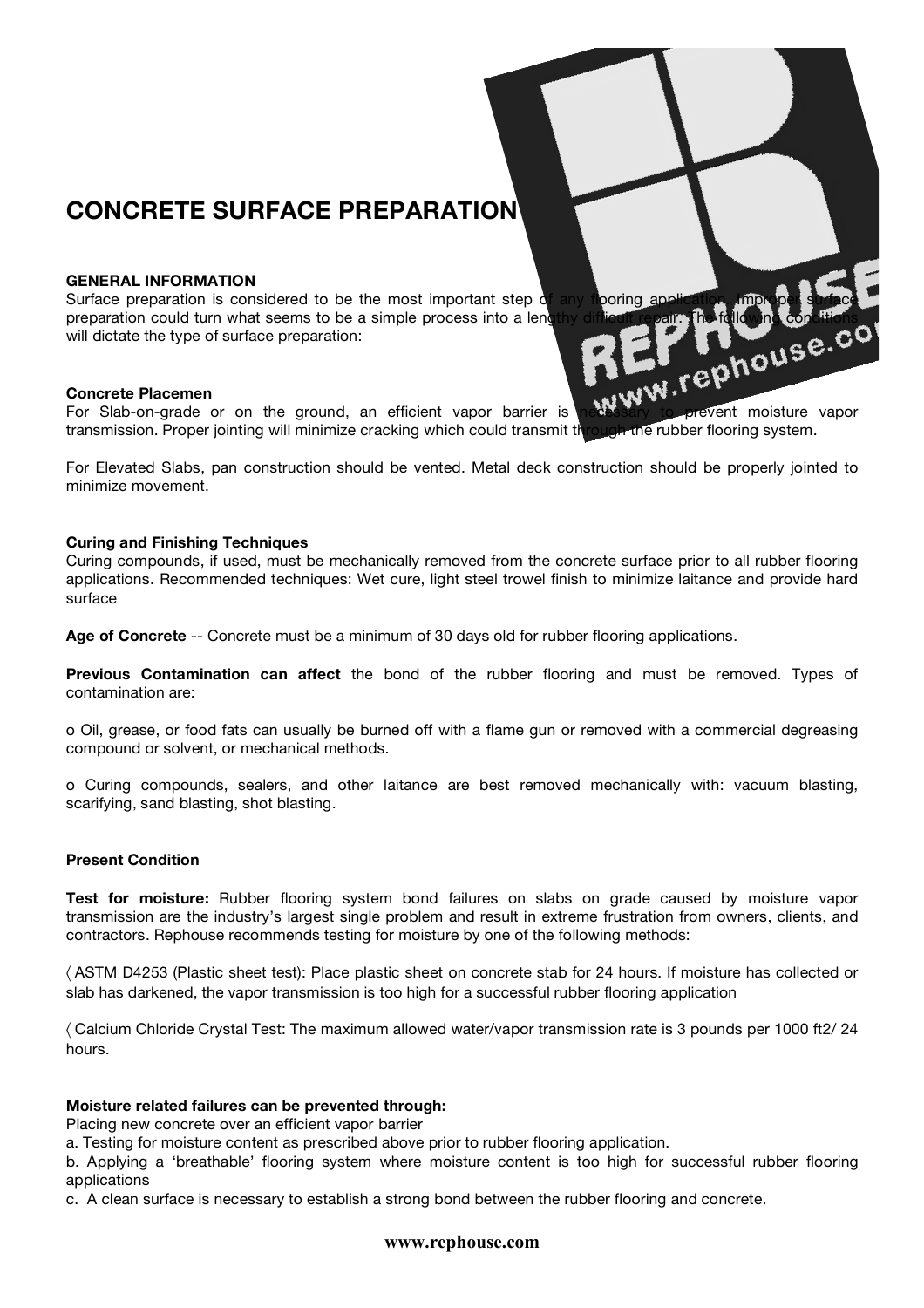d. rubber flooring systems **are only as sound as the** concrete they are applied to. All unsound concrete should be repaired or replaced prior to rubber flooring applications. Consult Rephouse for specific information. e. rubber flooring materials should be applied to level concrete substrates. Grind or fill high and low spots prior to application.

f. Repair cracks prior to rubber flooring applications.

#### **Mechanical Prep vs. Acid Etching**

Rubber flooring materials ideally bond to concrete with a rough, sand-paper finish. This finish can be achieved by either acid etching or mechanical methods. Industry standards no longer consider acid etching to be an acceptable way to do surface preparation. When you etch the concrete you attack the cement that holds together the concrete. This weakens the substrate and so reduces the quality of the overall system. Rephouse does not recommend nor does it endorse the use of acid etching to prepare the concrete. Also there are ecological restrictions involved with waste removal which could prohibit the use of acid etching and other chemical methods.

The choice of preparation dictated by the factors above.

# **Acid Etching**

Rephouse does not recommend nor does it endorse the use of acid etching to prepare the concrete. However, if you or the owner insists that preparation is done by acid etching then the following steps are recommended:

o Dilute commercial muriatic acid with water using I part acid by volume to 3 parts clean water by volume. Add the acid slowly taking care to avoid splashing. Workers should be protected with safety glasses, rubber gloves, and boots. If skin or eye contact occurs rinse affected area thoroughly with clean water and follow Material Safety Data recommendations.

o Sprinkle acid solution onto the entire surface in order to allow the acid to reach all areas of the concrete. Adequate coverage is approximately *15* ft2/gallon of acid/water solution. Do not puddle and spread.

o Scrub the acid solution into the concrete using a stiff bristle broom to remove loose concrete and laitance.

o Before rinsing look for areas where bubbling did not occur. These areas have not been sufficiently cleaned and will require mechanical scarifying and additional acid etching.

o When the acid solution has stopped bubbling (usually after approximately 15 minutes}, rinse the floor thoroughly with water. Do not allow the floor to dry before rinsing because the salts formed by the acid reaction may cause problems with the adhesion and performance of the rubber flooring system.

o Finally, the floor should be dry mopped to remove standing water and dirt remaining after the acid etching. Allow the floor to completely dry prior to the application of any rubber flooring system. Failures can occur in rubber flooring system applications due to moisture remaining in the substrate.

o The floor should then be mechanically cleaned to remove concrete damaged by the etching process.

#### **Mechanical Preparation**

Contamination and other foreign materials must be mechanically removed to ensure a satisfactory bond. All dust and debris must be thoroughly removed. Vacuum blasting is an effective, dust-free method of preparing existing concrete.

#### **www.rephouse.com**